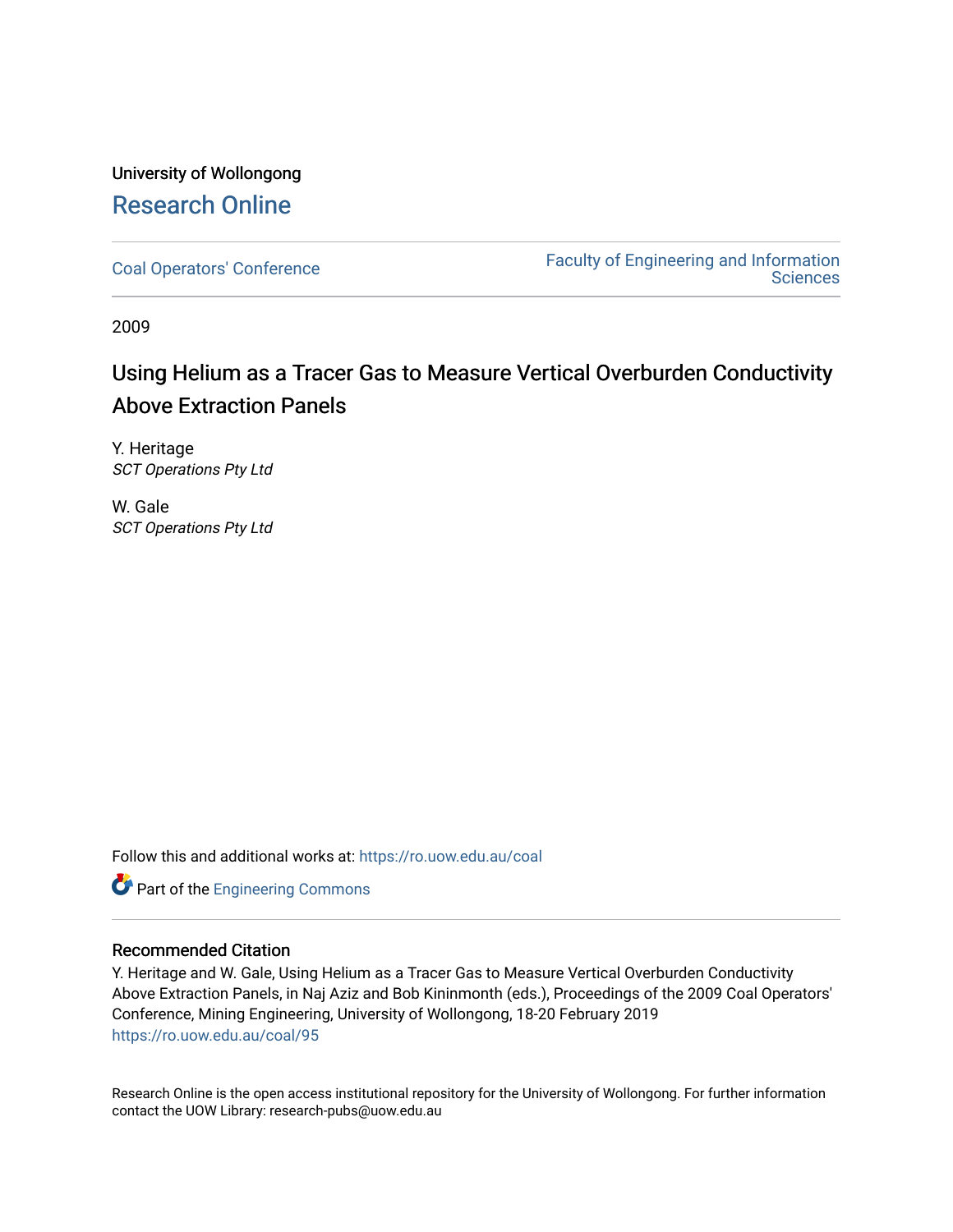# **USING HELIUM AS A TRACER GAS TO MEASURE VERTICAL OVERBURDEN CONDUCTIVITY ABOVE EXTRACTION PANELS**

# **Yvette Heritage1 and Winton Gale<sup>1</sup>**

*ABSTRACT:* The potential of helium injection into goaf and overburden strata as a tool to determine and measure goaf to surface connectivity is discussed. Laboratory studies investigated the flow mechanics and flow velocities of injecting helium through fractures by goaf injection technique and applied the laboratory findings to the field. From the laboratory studies, it was found that the mechanics of helium flow through fractures is by bubble flow. A relationship between gas velocity and fracture aperture was found allowing the determination of fracture conductivity through helium injection, which was comparable with previous works. Field trials of helium injection into the goaf were successfully conducted to determine whether a connection exists between the surface and the goaf. Helium injection process was carried out in two stages; the measurement of background helium, and injected helium. The average fracture aperture was determined from the arrival time of the first injected helium pulse, which takes the most direct path to the surface. The equivalent average conductivity was calculated from the average fracture aperture. Another technique of borehole helium injection was used to determine connection in the fracture network of the overburden. The borehole helium injection technique is a more direct approach of injecting helium into the fracture network of the overburden. With a borehole drilled into the highly permeable caved zone of the goaf, then borehole helium injection can demonstrate more quickly if a connection to the surface exists.

A repeatable technique of helium injection into the goaf or borehole has successfully been developed and demonstrated to prove connectivity between the goaf and surface of a longwall coal mine. These techniques will prove an effective tool for monitoring of environmental and hydrological problems.

## **INTRODUCTION**

Longwall coal mining at shallow depths has many mining and environmental issues related to subsidence. The issues range from mining impacts caused by ventilation and spontaneous combustion to environmental impacts created from the release of goaf gas and hydrological issues. A primary cause of these impacts is subsidence which can form a connection between the goaf and surface, initiating these impacts. Determining the magnitude and extent of surface to goaf connection can assist in reducing the impact mining has on the environment and improve mining efficiency.

A connection is formed when the overburden subsides and new joints are created in addition to the reactivation of old joints. This opening up of joints creates a connected fracture network from the goaf to the surface which varies in tortuosity and conductivity. Creating a tool and method of determining connectivity and conductivity from surface to goaf would be invaluable to the coal mining industry.

This study aimed to assess the potential of helium injection into goaf and overburden strata as a tool to determine goaf to surface connectivity. Laboratory studies investigated the flow mechanics and flow velocities of helium through fractures. Field experiments trialled the helium goaf injection technique and applied the laboratory findings to the field.

## **BACKGROUND**

The flow mechanics of gas and liquids has been extensively researched (Fourar and Bories, 1995; Viana et al, 2003; Odling et al, 1999; Liefer, Patro and Bowyer 2000; Sarkar, Toksoz and Burns, 2004; Ranjith, Choi and Fourar, 2006). Gas flow is described as laminar or bubble flow.

 $\overline{a}$ *1 SCT Operations Pty Ltd*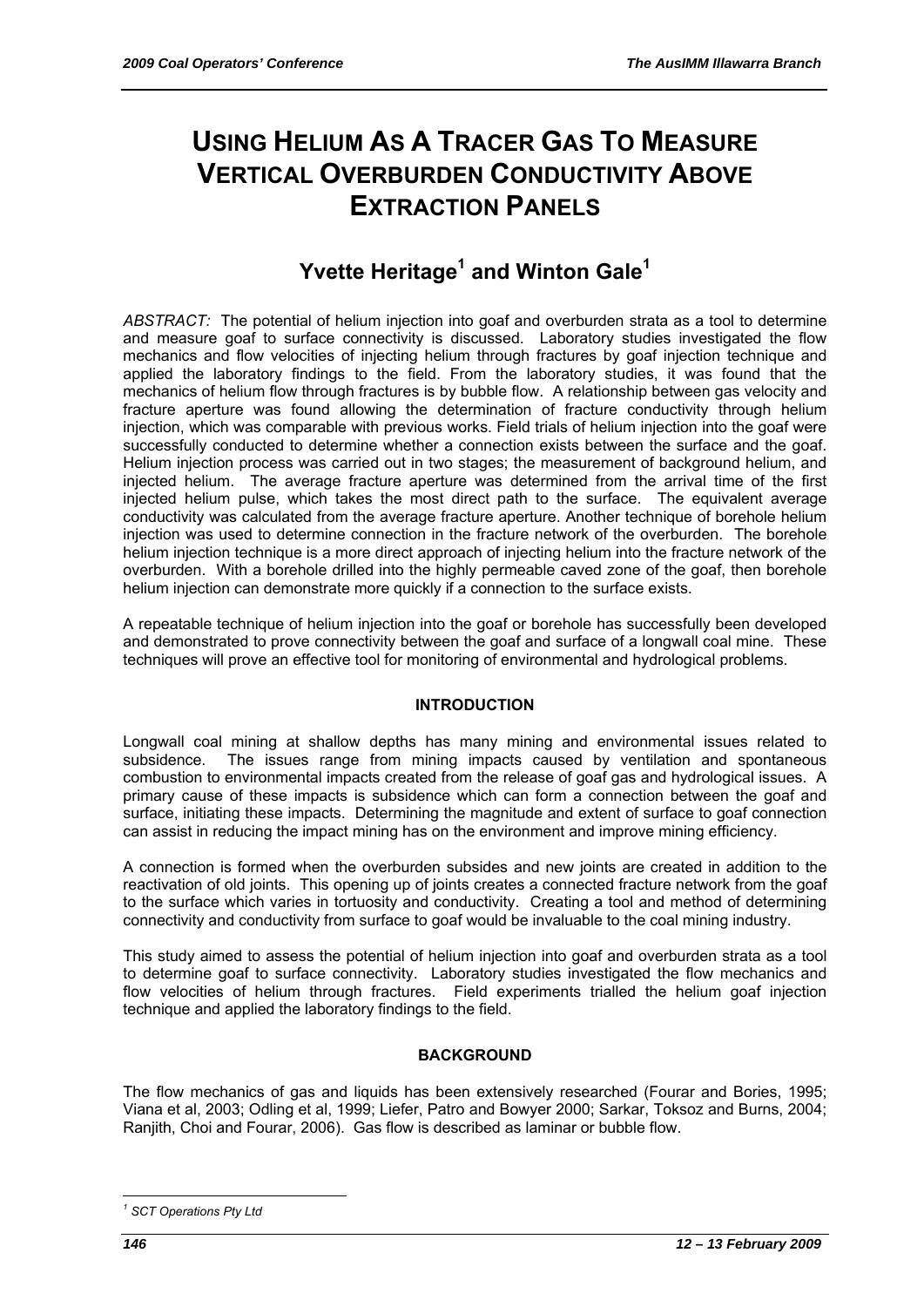Darcy flow only describes laminar flow however flow is not always laminar due to flow structures, pressure gradients and gas concentrations (Fourar and Bories, 1995). Non laminar flow, such as bubble flow, follows a different set of parameters. Bubble flow is traditionally discussed as gas flow in a liquid or solid in a liquid, but rarely gas flow in gas. Characteristics of this study however indicate bubble flow of gas in gas, helium in air.

The literature looks at helium and radon (which migrates similarly to helium) detection in soil gas samples in a variety of fields (Kristiansson and Malmqvist, 1982; Reddy et al, 2006; Ciotoli et al, 1999; Agarwal et al, 2006; Gascoyne and Wuschke, 1997; Lineham et al, 1996). This study is unlike the other studies as it involves the detection of helium directly from surface cracks formed from subsidence in longwall coal mining. The helium injection technique also differs from previous techniques as the helium is injected into the goaf and rises up under its own buoyancy through primary and secondary fracture networks to the surface.

#### **HELIUM INJECTION INTO FRACTURED ROCK**

To investigate the mechanics of helium flow to see whether helium flows through fractures as bubble or Darcy flow a laboratory experiment was constructed. The nature of the flow mechanics will affect the interpretation of the results.

The set up of the experiment involves an enclosed system including a helium injection chamber at the base, a vertically fractured core sample in the middle, and a helium collection chamber at the top. Core samples were cut and set at various apertures and placed in a mould. The mould is open at the base and the top of the core sample, sealed at the sides, with the fracture set on the vertical plane. The helium is injected into the basal chamber, where it rises with the same pressure differential each time and measured at the top of the sample.

Helium was detected at the top of the sample in intermittent bursts or pulses. The first pulse was smaller in concentration than the following pulses indicating the shortest travel distance, while the larger pulses that follow indicate the average travelling distance. The large pulses continue until the helium diminishes. This pulsed style of flow indicates bubble flow. Bubble flow for helium is supported by the literature. Subsequent analyses and calculations will be based on bubble flow mechanics.

The calculation of fracture aperture from the helium rise velocity provides a link between gas flow and water flow, as conductivity is calculated from the fracture aperture. Cored sandstone samples were cut vertically in half and separators were placed between the cored halves at different thicknesses. These artificially fractured rock samples represent natural vertical joints in which helium is to be injected into. The joint surface is not completely flat as the samples were not perfectly cut. Therefore the spaced apertures may not necessarily be represented by the separated thickness and may be larger than expected.

The experiment was set up to time how long it took the first pulse to travel the shortest distance through the sample. The average fracture aperture of the shortest path can then be calculated using both Stoke's Law and Davies and Taylor's rise velocity formula. Six samples, each with set apertures of approximately 0.05 mm, 0.1 mm, 0.15 mm, 0.2 mm, 0.25 mm and 0.5 mm, were injected with helium and the time of the first pulse recorded. This was repeated as many times as possible for each sample. All the samples yielded reasonably within the expected range.

The samples were also subjected to water flow tests where water flowed through the fractured samples under constant head. The aperture of the samples was calculated using the cubic law. The water tests were used to verify the set apertures and form a comparison for the helium results. The results are tabulated in Table 1.

The water tests show the aperture to be larger than the set aperture as expected. This is due to the extra space created between the rough fracture surface and the spacers. The helium method yielded smaller apertures than the water test results. This may be due to a factor of surface tension or static between the helium and the rock wall of the fracture that was not accounted for.

The set apertures calculated from the results of helium and water flow are plotted in Figure 1. For smaller apertures, Stoke's Law fits more closely with the set and water derived apertures, while the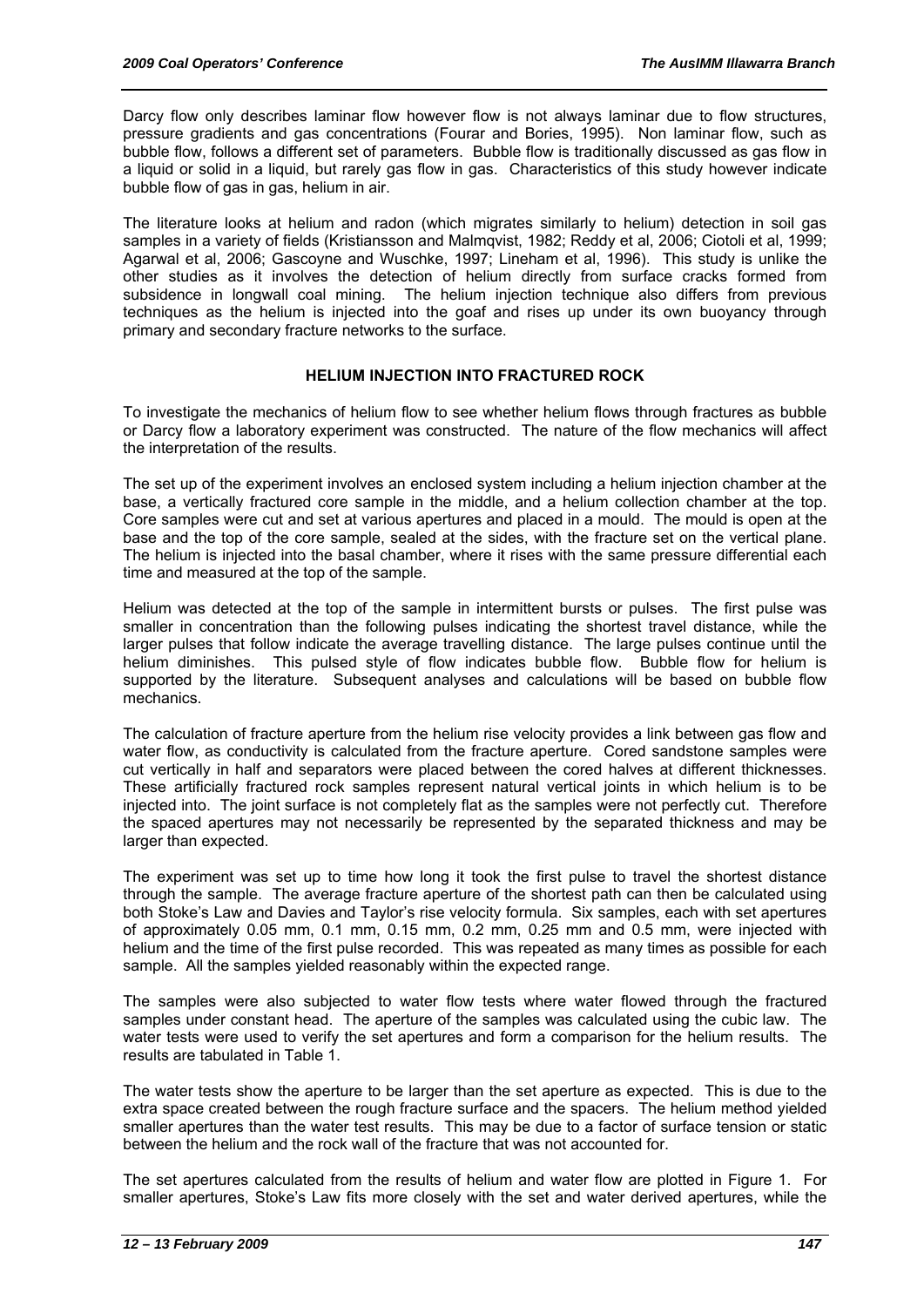Davies and Taylor equation fits more closely for larger apertures above 0.15 mm. This is supported by the literature where Stoke's Law is used for smaller apertures and Davies and Taylor is used for larger apertures.



**Figure 1 - Comparison of calculated apertures for Stoke's and Davies & Taylor's and water test methods.** 

The conductivity (*K*) of a fracture is calculated from the fracture aperture (*e*) using the cubic law. The kinematic viscosity (v) is 1.01x10<sup>-6</sup> m<sup>2</sup>/s for water as follows (Indraratna and Ranjith, 2001):

$$
K = \frac{ge^3}{12vb}
$$

The calculated apertures, from the helium bubble flow and Darcy water flow, have been used to calculate the equivalent conductivities (Table 1). These calculations will be useful when injecting into the goaf to determine average conductivities of the overburden.

There are limited experiments worldwide that illustrate the flow rates of helium through fractured rock. Etiope and Martinelli (2002) have summarised examples of bubble flow through fractured rock which are represented in Figure 2. The examples include radon in igneous rocks (1) and helium bubble flow through low-permeability saturated faulted clays (2), medium-permeability clays (3) and highpermeability saturated faulted granite (4).

The flow per aperture has an upper boundary of Stoke's Law for small apertures, Davies and Taylor's equation for larger apertures and the terminal velocity of helium in air, as determined in this study. Factors that reduce the flow rate from the theoretical results include surface roughness, aperture variability, external stress and infill (Ranjith, 2000), which explains the trend of the experimental data. The data is also closer to the theoretical gas velocity for the larger apertures as the surface effects reduce with the increase in aperture width.

#### **HELIUM GOAF INJECTION**

This section looks at the injection of helium into the goaf of a longwall and the helium detection methods in surface cracks for the purpose of determining surface to goaf connectivity and characterising the overburden conductivity. It follows our chronology of determining the best technique for helium goaf injection and surface detection through field trials at Beltana and Ashton Mines.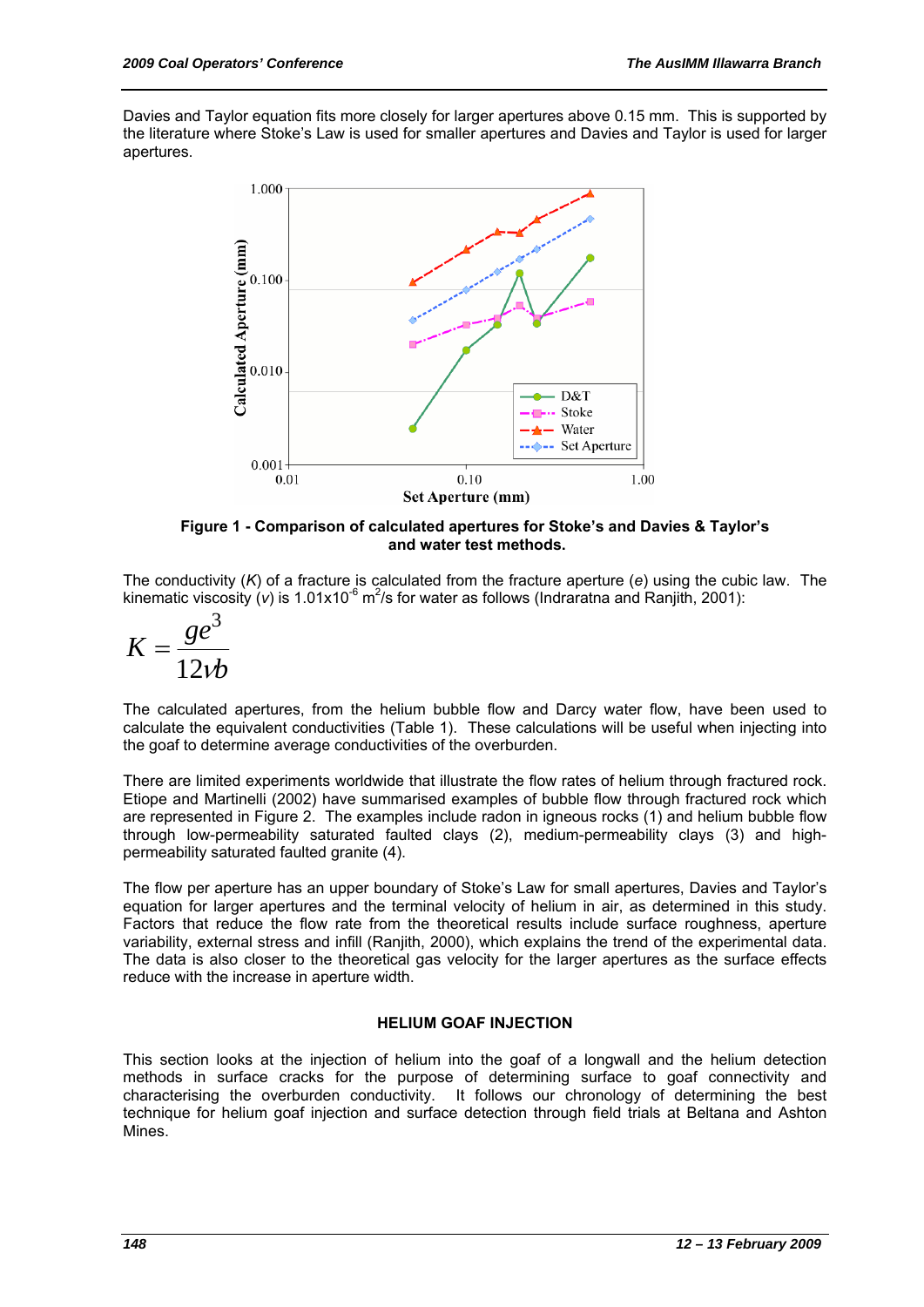|                 |               |             |       |                               |          |       | <b>Calculated</b> | <b>Conductivity</b> |              |
|-----------------|---------------|-------------|-------|-------------------------------|----------|-------|-------------------|---------------------|--------------|
| <b>Set</b>      | <b>Sample</b> | <b>Mean</b> | Rate  | <b>Calculated Aperture mm</b> |          |       | m/s               |                     |              |
| <b>Aperture</b> | Length        | <b>Time</b> | m/s   | <b>Davies</b>                 | Stokes's |       | <b>Davies</b>     | Stoke's             |              |
| mm              | m             | S           |       | & Taylor                      | Law      | Water | & Taylor          | Law                 | <b>Water</b> |
|                 |               |             |       |                               |          |       |                   |                     |              |
| air             | 1.14          | 7.5         | 0.152 |                               |          |       |                   |                     |              |
|                 |               |             |       |                               |          |       |                   |                     | 5.7E-        |
| 0.5             | 0.655         | 33.33       | 0.02  | 0.206                         | 0.076    | 0.889 | 7.0E-06           | 3.6E-07             | 04           |
|                 |               |             |       |                               |          |       |                   |                     | 9.8E-        |
| 0.25            | 0.58          | 62          | 0.009 | 0.047                         | 0.053    | 0.495 | 8.2E-08           | 1.2E-07             | 05           |
|                 |               |             |       |                               |          |       |                   |                     | $3.9E -$     |
| 0.20            | 0.185         | 11.2        | 0.017 | 0.145                         | 0.070    | 0.364 | $2.5E-06$         | 2.8E-07             | 05           |
|                 |               |             |       |                               |          |       |                   |                     | 4.3E-        |
| 0.15            | 0.245         | 26.6        | 0.009 | 0.045                         | 0.052    | 0.375 | 7.5E-08           | 1.2E-07             | 05           |
|                 |               |             |       |                               |          |       |                   |                     | $1.3E-$      |
| 0.10            | 0.235         | 34          | 0.007 | 0.025                         | 0.045    | 0.250 | $1.3E-08$         | 7.5E-08             | 05           |
|                 |               |             |       |                               |          |       |                   |                     | $1.4E-$      |
| 0.05            | 0.205         | 72          | 0.003 | 0.004                         | 0.029    | 0.119 | 6.5E-11           | $2.0E-08$           | 06           |

**Table 1 - Experimental results with aperture and conductivity calculations** 





Realistically, for helium to migrate from the goaf to the surface, the helium will travel through a network of fractures. The shallower the depth of cover over a mined seam, the more direct the fracture path is to the surface. Therefore the thicker the depth of cover, the more tortuous the flow path will be. There are other local factors that influence the tortuosity and aperture of the fractures, one of them being lithology.

The methodology for helium injection into the goaf is a follows. The goaf helium injection stage requires one person underground to release the gas and another person on the surface to monitor the surface cracks. To inject the helium into the goaf, tubing must be installed in the cut-through seal to the edge of the goaf, otherwise the helium may pocket in the cut-through. The helium is then released and the time of the release recorded. On the surface, the cracks are monitored for the injected helium. The time and concentration is recorded for each helium pulse. Detected helium results are compared with background helium results. A Uson Qualichek 1210 Leak Locator was used to detect the concentrations of helium. The detector has a remote sensor with a long nozzle to detect the helium emerging from the surface cracks.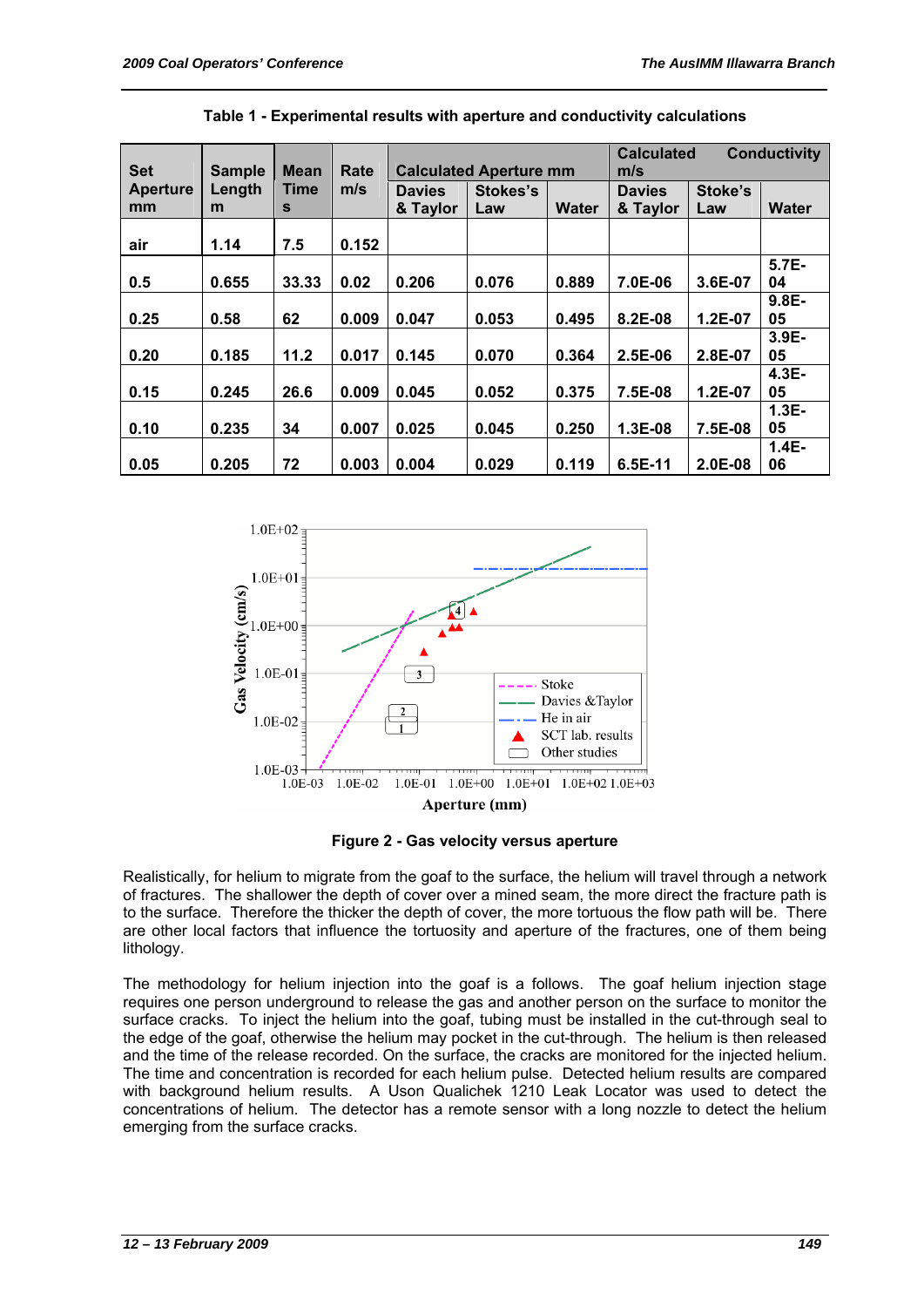#### **Beltana Trial**

Trials were conducted at Beltana No. 1 Mine in Singleton, where helium injections were carried out in the Whybrow Seam goaf in longwall Panels 6 and 7. The seam ranges in depth from approximately 50 m to 220 m. Subsidence cracks at Beltana form an arc from the maingate to the tailgate. This trial involved the injection of high purity helium into the goaf of the longwall panel where it would be monitored in surface subsidence cracks.

The geological section of the site consists of an interbedded sedimentary sequence of sandstone, siltstone, mudstone and coal with part of the sedimentary sequence overlain with sill. The current working seam is the Lower Whybrow.

Trials were conducted at three sites with depths of cover of 50 m, 105 m, and 220 m. During preliminary trials background helium was also observed emerging from the surface cracks. This created another element to determining whether a surface to goaf connection exists. The need for background helium to be characterised was now necessary to isolate injected helium from background helium. The background helium may not come from the mined seam but may come from smaller coal seams higher up in the sequence. The variability of whether there is background helium can also change daily with the change in air pressure. For this reason, background tests must be conducted on the day of the injection.

In the subsequent trial, the background and injected helium was detected from the surface cracks in pulses. The pulses indicated bubble flow while the variability of the pulses indicated a tortuous path. The flow mechanism resembled laboratory results.

*50 m site* - The surface cracks at this site were large and continuous and could be traced for at least 20 m, up to and over 50 m. The 50 m site was not tested for background helium. However large quantities of helium were detected 5 minutes after the injection. Background readings were not measured at this site; however, as the site is only 50m deep there are no major coal seams above the mined seam which would imply that any reading of background or injected helium would be sourced from the goaf.

*105 m site* - The subsidence cracks at the 105 m site were smaller than the 50 m site and less continuous on the surface. After helium injection, small pulses of helium were detected in a number of cracks which did and did not exhibit background helium. The cracks with no background helium and a helium injected result indicated a connection between the surface and the goaf. This situation is ideal as no background comparisons are needed. The low intensity of the peaks indicates that the average aperture is very small and only a small amount of helium migrated along this path.

The other scenario was cracks that had background helium results that needed to be compared with the injected helium results. As the background helium has the same pulse flow characteristics as the injected helium, a comparison of the rate and peak intensity is needed. The magnitude of background peaks was generally less than 30 sccm. After 12:58:40 pm a definite increase in intensity of helium concentration is observed with average peaks increasing to approximately 50 sccm. The helium was injected at approximately 12:30 pm indicating the injected helium reached the surface approximately 30 minutes after injection. The variability of average peak height two hours after injection indicates the migration path is a tortuous fracture network.

*220 m site* - The 220 m site showed cracks similar in size to those at the 105 m site. The crack continuity is about 1-10 m. The surface continuity at this site was reduced by surface features such as vineyards and roads. Background helium levels were observed at the 220 m site early on in the trial process and reduced dramatically over the period of the trial. In the final injection at this site most cracks monitored did not show a helium response except for one crack which noticeably showed a helium response with no measured background helium. This may indicate a surface to goaf connection. The peak intensity and frequency similarly to the 105m site again indicating a small average fracture aperture with a finite volume of helium injected into the fracture system. Other cracks showed a small helium response during background monitoring but did not show any response after helium goaf injection. This shows the variability of helium detection at this site and may indicate that the measured post injection helium response described above may not be indicative of a surface to goaf connection.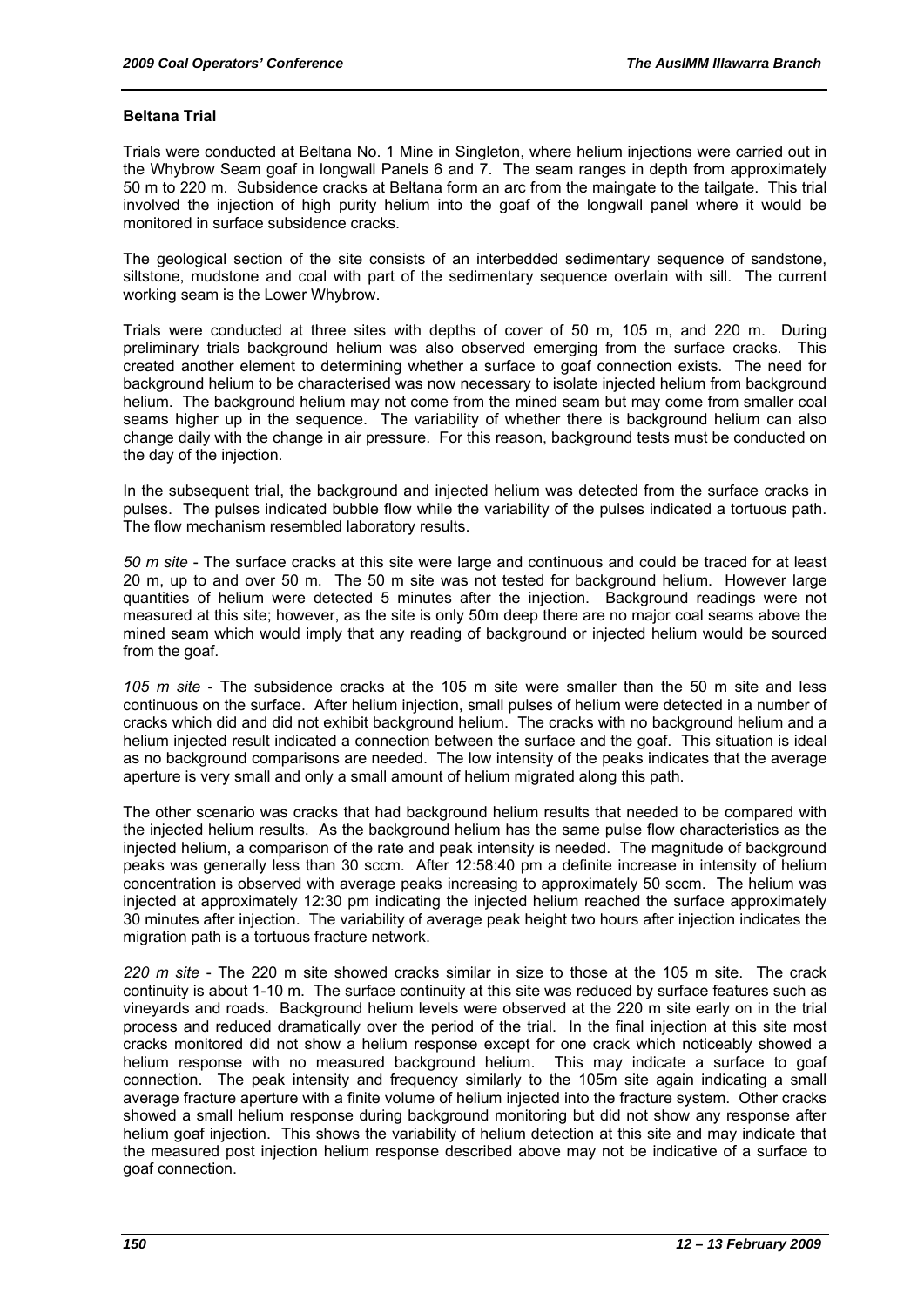The 105 m site was used to determine fracture aperture and conductivity. The time taken for the injected helium to reach the surface at the 105 m overburden site was 30 minutes. At this overburden thickness the caved zone is approximately 50 m, resulting in 55 m of upper strata with reduced flow velocities. Subtracting the time and distance of free helium flow allows the calculation of average velocity which in turn determines the average aperture. For this instance, the helium flowed at 150 mm/s for 50 m which equates to 5.5 minutes. The remaining time (30-5.5 minutes) of 24.5 minutes is the time it takes to travel the last 55m. This equates to a flow rate of 4cm/s assuming a direct path. Extrapolating the gas velocity to the aperture in the bubble migration graph illustrated in Figure 2 we get an aperture of approximately 1mm. It is unlikely that the flow path is direct so an element of tortuosity would increase the distance of flow and the flow rate. Therefore the calculated aperture is a minimum aperture.

Conductivity is calculated from the aperture of a fracture. The calculated conductivity is an average conductivity throughout the overburden. For the 105 m site above, the aperture was calculated at a minimum of 1mm for the non caved zone. The conductivity formula for an individual fracture using the cubic law is as follows (Indraratna & Ranjith, 2001):

$$
K_f = \frac{ge^3}{12vb}
$$

Where the hydraulic conductivity of a single fracture is K (m/s), g is gravity (m<sup>2</sup>/s), aperture is  $e$  (m), kinematic viscosity (v) is 1.01x10<sup>-6</sup> m<sup>2</sup>/s for water and *b* is the spacing between fractures (m). An aperture of 1mm, using this formula and assuming 1 fracture in a 1m cube, equates to a hydraulic conductivity of  $8x10^{-4}$  m/s (assuming water as the fluid). Therefore the average hydraulic conductivity of the non caved zone above the goaf at 105 m overburden is greater than  $8x10^{-4}$  m/s.

The advantage of using the helium injection technique to estimate hydraulic conductivity is that it focuses on the vertical conductivity as opposed to other methods, such as borehole packer testing, that focus on horizontal conductivity.

From the Beltana helium injection trials, a technique for injecting helium into the goaf and detecting the helium in surface cracks was developed. The trials revealed a limitation where background helium from both the working seam and seams in the overburden was emerging from the surface cracks. To overcome this background helium detection, both pre and post helium injection levels were required to be monitored. If the background levels are too high then it is difficult to distinguish the injected helium from the background helium.

## **Ashton Trial**

After field trials at Beltana, the technique was tested at another site. Further injections took place at Ashton Underground Mine to determine whether a surface to goaf connection existed in Longwall 1. Injections were conducted at 95 m and 75 m overburden thicknesses.

The geological section at Ashton consists of an interbedded sedimentary sequence with numerous coal seams. The current working seam is the Pikes Gully Seam which in Longwall 1 ranges from 40 m to 95 m deep. The surface cracks at the 95m overburden site were up to 0.3 m wide with vertical continuity of at least 5-7 metres. The cracks at this site were large due to the influence of the sloping topography. After performing background checks, helium was injected into the goaf at 21 Cut-through. No helium was detected in surface cracks at this site. The cracks at the 75 m overburden site were much smaller with a maximum of only approximately 0.05 m wide. After performing background helium checks, helium was injected into the goaf at 17 Cut-through. No helium was detected in surface cracks at this site.

Helium may not have reached the surface for two reasons: i) the gas may have risen into a pocket with no surface connection, and not reached the cracks that do have a connection, or ii) there is no surface to goaf connection. Therefore, this method of helium injection does not confirm that there is a surface to goaf connection however it does not mean that a connection does not exist.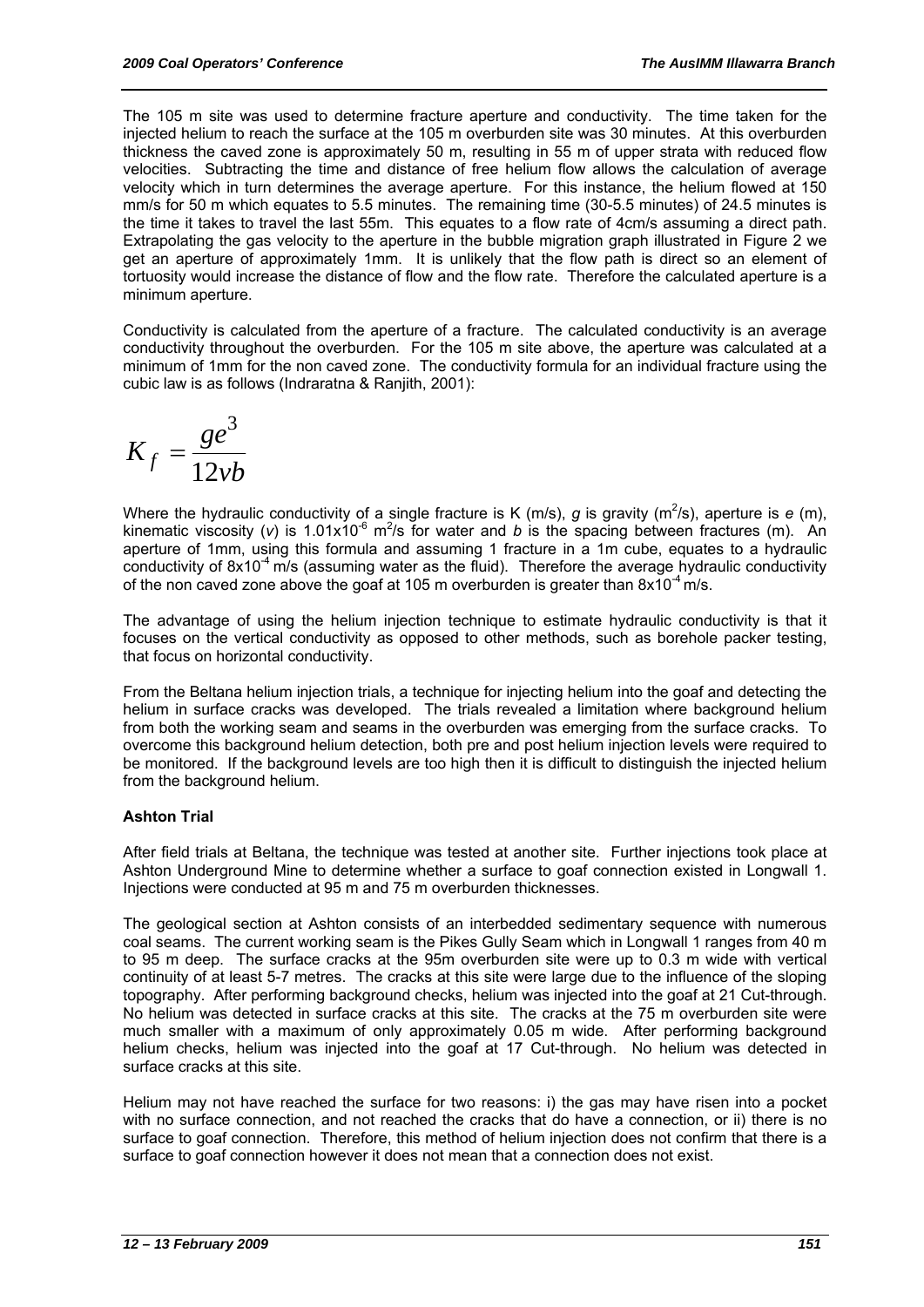In the two trials, a method of helium injection and detection has successfully been used to determine whether a surface to goaf connection exists. A repeatable technique of helium injection into longwall goaf was developed to determine whether a surface to goaf connection exists (See ACARP Report C15010).

#### **BOREHOLE HELIUM INJECTION**

Borehole helium injection was trialled in addition to helium injection into the goaf. This method was created to reduce the limiting factors found using goaf injection, such as the inability to direct the helium into the continuous vertical cracks in the goaf. This method using borehole helium injection was trialled at Ashton Mine after goaf helium injection observed a null result. A borehole was drilled into the goaf of a longwall panel. Subsidence cracks on the surface adjacent to the borehole were the targets for detecting the helium.

The lithology of the overburden consisted of interbedded sandstone, siltstone and coal. The mined Pikes Gully Seam sat approximately 90m below the surface. The 50 m borehole was drilled to approximately 40 m above the mined seam. Difficulty in retaining water return during drilling in addition to attempted packer testing indicated a highly conductive fracture network around the borehole.

The method for borehole helium injection is as follows. The intervals were defined with inflatable packers at the top and the base of the borehole. Helium was injected into the strata at 500 kPa. The helium was injected into the packed off interval and injected horizontally into the strata. The injected pressure quickly decays from the borehole centre. Then due to its buoyant nature, the helium rises up to the surface via the interconnected fracture network.

Background tests conducted on the two tested surface cracks detected zero helium. All three tests at 20 m, 30 m, and 50 m recorded a connection with pulses of helium observed up to 6 minutes apart however mostly about 1 minute apart (Table 2).

|       | Depth (m) | Time Between Pulses (mins) |      |        |  |  |
|-------|-----------|----------------------------|------|--------|--|--|
| From  | To        | Min.                       | Max. | Mean   |  |  |
| 18.32 | 21.56     | ~1                         | ~1   | ~1     |  |  |
| 30.00 | 31.31     | 1                          | 6    | ~1     |  |  |
| 49.4  | 50.6      | 0.2                        | 1.7  | $-0.5$ |  |  |

**Table 2 - Ashton borehole helium injection results** 

The conductivity calculated from the rate of helium injected into the borehole was found to be at least  $1x10^{-5}$ m/s, similar to that of the packer testing results. However, once the applied pressure was turned off, the pressure down the borehole dropped off immediately indicating that the down-hole pressure was much less than the injection pressure. This is due to the helium in the hole discharging faster than it was recharging, due to resistance in the inflation tube. This may indicate a much higher conductivity than calculated.

The rate of helium flow to the surface indicates a much higher conductivity than the volume injected into the strata. At the 50 m deep site, helium took 75 s to reach the surface, which equates to a rate of approximately 650 mm/s. Referring to the gas velocity vs. aperture graph of other test results (Figure 2), the gas velocity in this study corresponds to free flowing gas with apertures greater than 5mm. The conductivity of a fracture with 5 mm aperture equates to  $1x10^{-1}$  m/s, which is much higher than the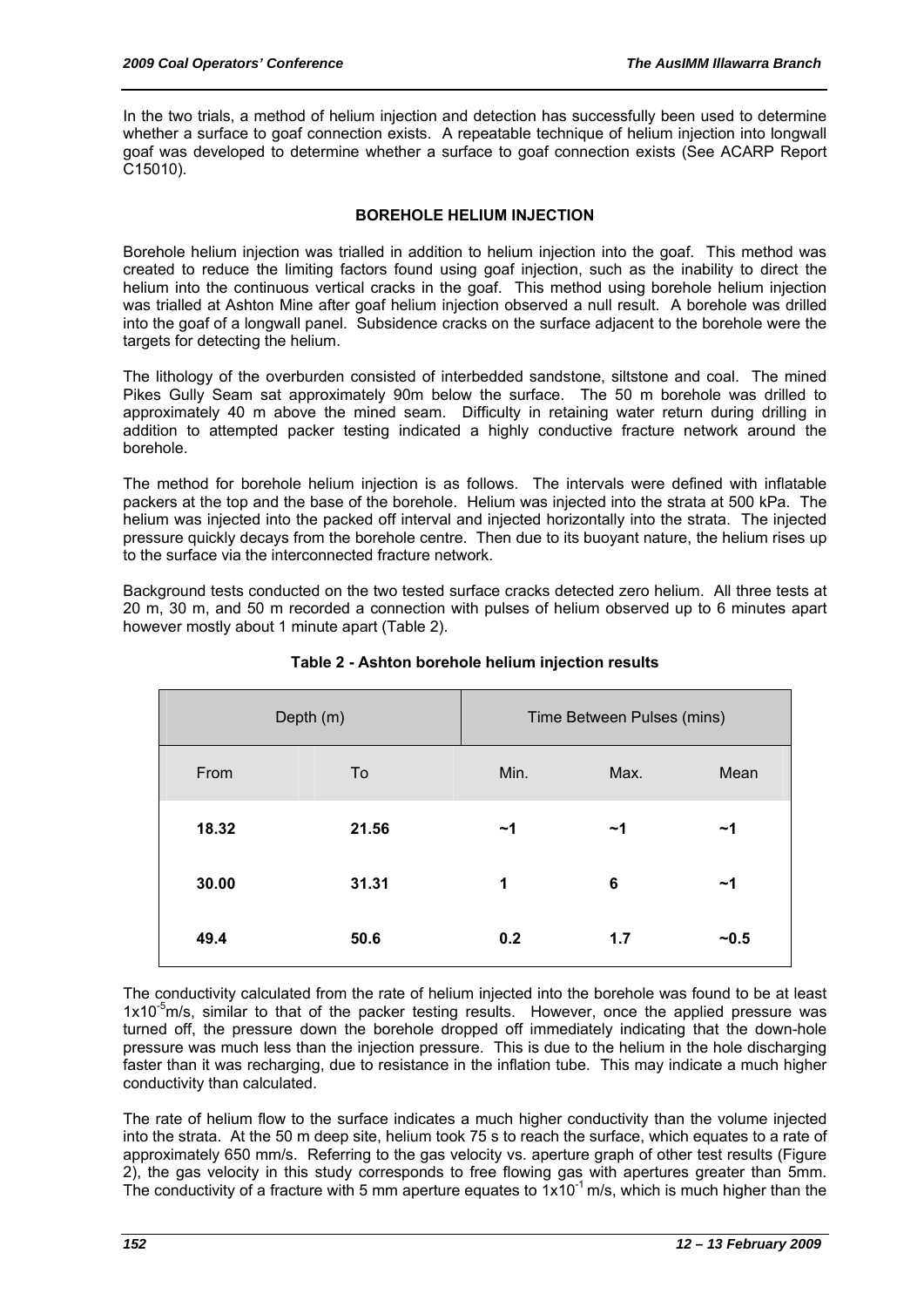conductivities calculated from the water and helium volume flow rates due to not measuring the exact down hole pressure.

The results of the borehole injection test indicated that the overburden above the test locations was conductive and indicated that the helium injected into the goaf at the two underground sites may not have had a clear pathway to the fractured overburden above the monitoring sites. The borehole injection method did not preclude the presence of an impermeable layer below the borehole that could explain the lack of helium migration from the goaf injection to the surface.

The borehole helium injection technique is a more direct approach of injecting helium into the fracture network of the overburden. With a borehole drilled into the highly permeable caved zone of the goaf, then borehole helium injection can demonstrate more quickly if a connection to the surface exists.

An advantage of the borehole helium injection is that the helium is injected directly into the fracture network as opposed to the injection of helium into the goaf which does not guarantee that the helium will rise into the fractures that have a connection to the surface. Another advantage is the time taken to monitor the cracks during borehole injection is only a matter of minutes rather than the hours it takes to monitor the goaf injection.

The borehole helium injection can be used in conjunction with packer testing to parallel the results. Packer testing shows the characteristics of lateral conductivity around the borehole while helium injection shows the characteristics of vertical conductivity adjacent to the borehole.

#### **LIMITING FACTORS**

A few limiting factors were found during this study. The limiting factors may affect the results of the test by inhibiting flow or detection of the helium.

Helium is found in goaf gas at some mines and can be detected prior to helium injection. If the background helium levels are too high then it is difficult to differentiate the injected helium from the background helium. However, as helium dissipates with time, the test can be delayed until the background helium levels are low enough.

Rain can cause a direct problem by increasing the moisture content in the soil which in turn expands the soil resulting in the reduction of crack aperture. Rain can indirectly restrict flow through small cracks by silting them up. Therefore, if the test cracks are small, it is ideal to test before rain events if possible. However if this is the case, then it is advantageous for the mine.

#### **CONCLUSION**

From laboratory experiments it was found that the mechanics of helium flow through fractures is by bubble flow. A relationship between gas velocity and fracture aperture was found allowing the determination of fracture conductivity through helium injection, which was comparable with previous works.

Field trials of helium injection into the goaf were successfully conducted to determine whether a connection exists between the surface and the goaf. The determination of whether a surface to goaf connection exists requires a two stage process consisting of the measurement of background helium and injected helium. The average fracture aperture is determined from the arrival time of the first injected helium pulse which takes the most direct path to the surface. From the average aperture an equivalent average conductivity can be calculated.

Another technique of borehole helium injection was used to determine connection in the fracture network of the overburden. The borehole helium injection technique is a more direct approach of injecting helium into the fracture network of the overburden. With a borehole drilled into the highly permeable caved zone of the goaf, then borehole helium injection can demonstrate more quickly if a connection to the surface exists.